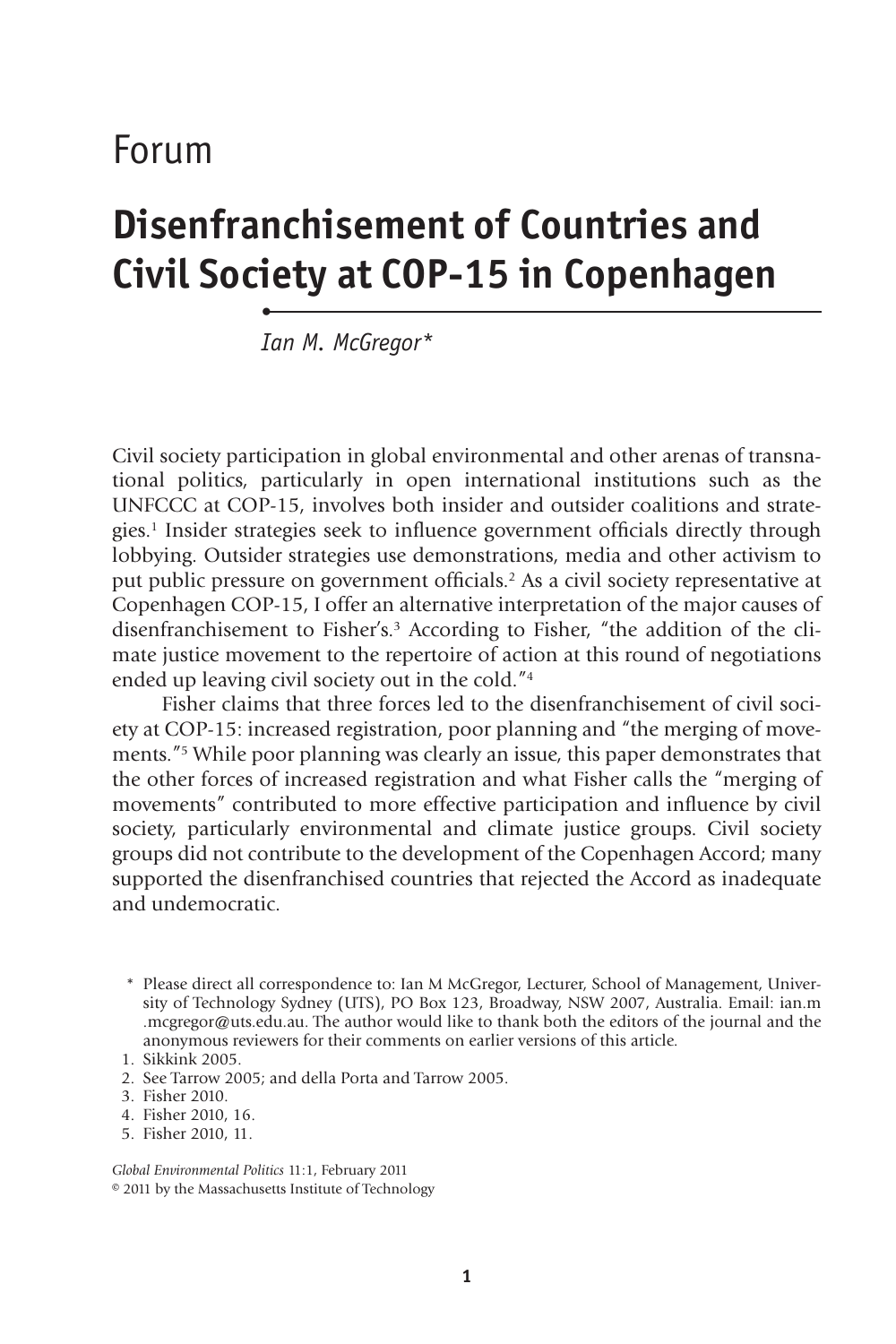## **Civil Society and COP-15**

At COP-15, there were strong and coordinated outsider and insider strategies used particularly by three environmental and climate justice groupings: Climate Action Network (CAN), Global Climate Change Alliance (GCCA) and 350.org. Efforts by these groups to influence agenda-setting for COP-15 in 2009 have continued since COP-13 in Bali in 2007. One of the most effective efforts to influence the agenda was undertaken by 350.org and its GCCA and CAN allies. By the end of COP-15, "the 350 ppm [parts per million] target, which once seemed so obscure, had become an object of plain speech, had been endorsed by 112 countries, and had in many ways supplanted the 2°C temperature target as the mark and measure of true climate stabilization."6 Thousands of civil society groups campaigned extensively to achieve this in the lead-up to COP-15, including over 5,000 350.org events in 181 countries on October 24, 2009. CNN called this "the most widespread day of political action in the planet's history."7 Gaining the support of 112 countries for the 350ppm target was also a major achievement.8 As Bill McKibben, a founder of 350.org, commented, however, it was not the right 112 countries that endorsed the 350ppm target.<sup>9</sup> The EU, US, China and India have not endorsed it.

CAN and GCCA brought together a global network of over 450 environmental and climate justice NGOs from almost all nations. Before COP-15, they had agreed through CAN a 10-page document outlining the essential elements for a successful, "fair, ambitious and binding" climate deal.10 This formed the focus for CAN and its allies' strategy and communications throughout COP-15. In terms of agenda-setting, the terminology of a "fair, ambitious and binding" outcome became widely used by the environmental and climate justice groups and by many vulnerable countries pushing for a strong agreement at COP-15.

#### **Insider and Outsider Coalitions and Strategies at COP-15**

During the first week of negotiations, there were no restrictions on registered NGO delegates' access to the Bella Center in Copenhagen where COP-15 was held. At the Bella Center Metro station, civil society groups were protesting and distributing information to the large number of government and other delegates arriving at and leaving the negotiations. Although, as is usual in the UNFCCC negotiations, NGO delegates are not normally allowed access to the formal negotiations on the proposed text, a number of NGO delegates who were members of official national delegations and other friendly members of national delegations kept interested civil society delegates well informed of the

- 7. 350.org 2009a.
- 8. 350.org 2009b.
- 9. Presentation by Bill McKibben to 350.org Australia, 20 May 2010.
- 10. CAN 2009, 2.

<sup>6.</sup> Athanasiou 2010.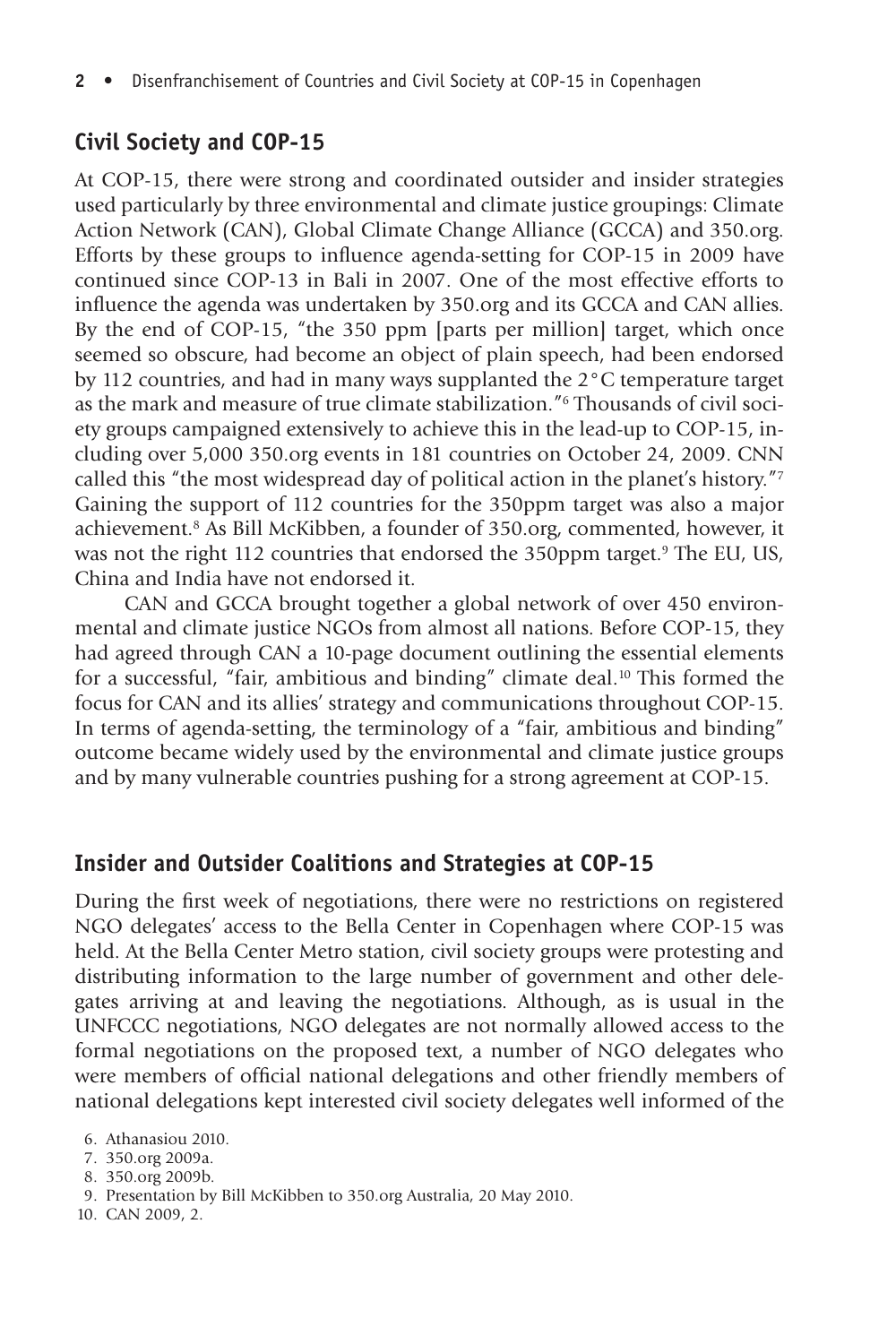negotiations' progress or lack thereof. The NGO delegates were also lobbying government officials.

On the afternoon of the first Wednesday of COP-15, there was a hastily organized noisy demonstration inside the COP. Videos of this were posted on YouTube.<sup>11</sup> This demonstration was in support of Tuvalu and its powerful, widely applauded, speech supporting its proposed Protocol that morning in the COP Plenary. Later that day, "NGOs from around the world united in voting Tuvalu the first ever winner of Ray of the Day—to be given on rare occasions for actions to substantially advance progress in global climate talks."12 This was done as part of the well-attended "Fossil of the Day" presentations inside the COP, which were covered by a range of media and had videos were posted online. This illustrates one of the many ways that civil society inside the COP linked with civil society outside both in Copenhagen and across the world via modern communications technology.

Restrictions on the number of NGO delegates allowed in started during the second week and became more severe towards the end of that week. I was one of only 300 NGO delegates that received a pass for the final Thursday and Friday due to a fire restriction limit of 15,000 people. A large contingent of government delegates and staff accompanied the 120 heads of state attending the final stages. $13$ 

There were, however, many more than 300 NGO delegates with access for the final two days, because when the restrictions were announced, many governments added key NGO delegates to their official delegations. At a UNFCCC meeting with the NGO constituency focal points, the UNFCCC noted that on that second Wednesday, 3,000 additional delegates were registered to take part in the meeting,14 mostly NGO delegates who were to have been excluded. NGO delegates were added to the US and Australian official national delegations.<sup>15</sup> I have been told but have been unable to confirm that China added all the Chinese NGO delegates to its official delegation. I can, however, find among the final list of official Chinese delegates, two representatives from Greenpeace and one from WWF.16 As a result of NGO exclusion, many NGO representatives had more privileged access as they were members of government delegations. The final number of delegates registered under official government delegations rose from the 8,041 initially reported by the UNFCCC<sup>16</sup> to  $10,591<sup>17</sup>$  indicating that over 2,500 NGO delegates may have become government delegates.

Fisher said the call to storm the Bella Center posted on the internet "con-

12. CAN International and Avaaz.org 2009.

15. UNFCCCC 2010.

17. UNFCCC 2010.

<sup>11.</sup> See, for example "COP15 Tuvalu Rally," at http://www.youtube.com/watch?v-Sshga4vXrEE, accessed 21 May 2010.

<sup>13.</sup> UNFCCC 2010.

<sup>14.</sup> Email sent by RINGOs to members: Preliminary report on UNFCCC Constituencies Focal Points meeting of 4 March 2010.

<sup>16.</sup> Fisher 2010, 13.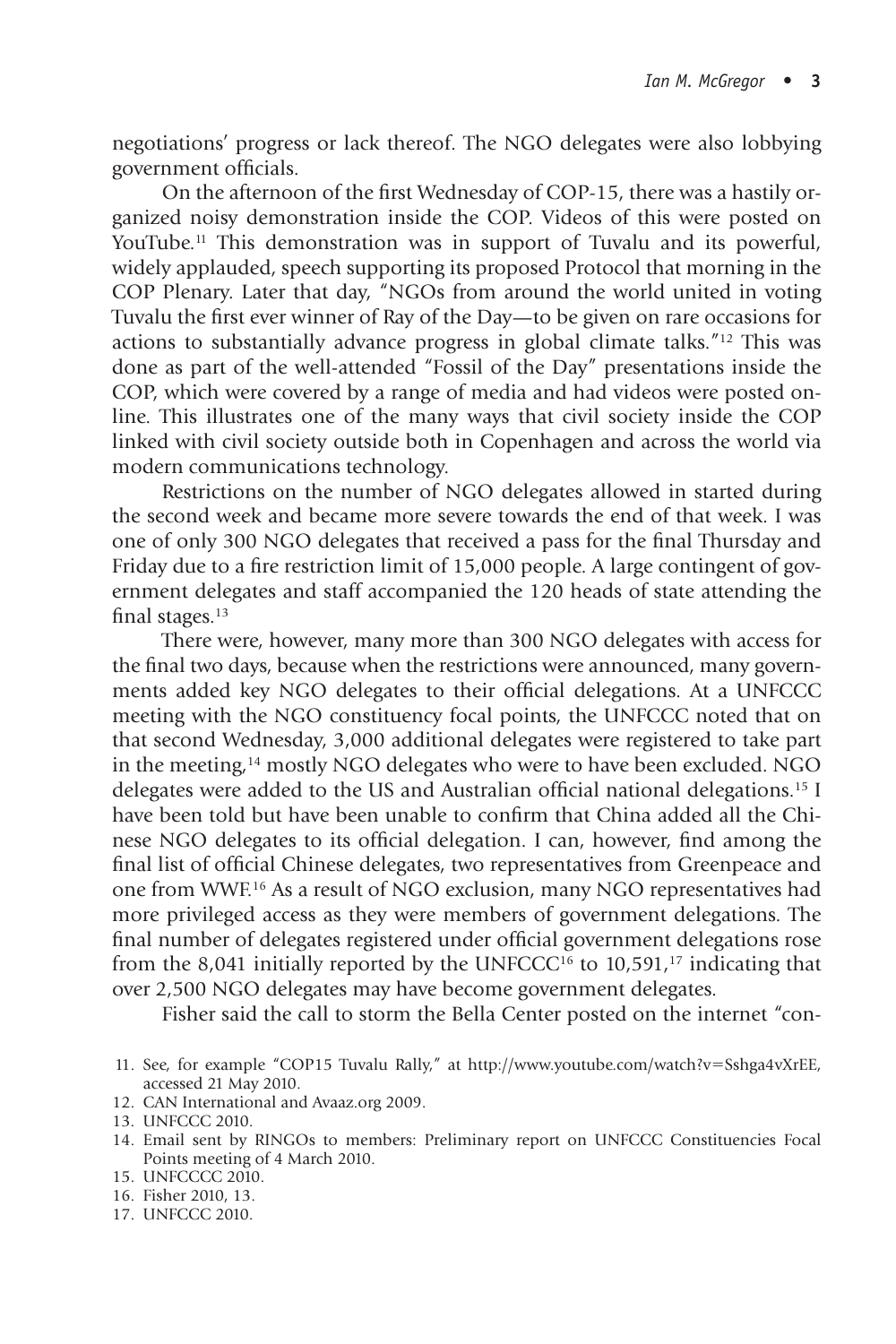tributed to the decision to limit access to NGO delegations."18 The issues leading to the restrictions had more to do with the fire restriction capacity limit and security concerns, with 120 world leaders attending. The Danish security forces were well set up to prevent any efforts to storm the venue.

#### **Disenfranchisement and the Copenhagen Accord**

As Dimitrov documents, COP-15 "was a failure whose magnitude exceeded our worst fears, and the resulting Copenhagen Accord was a desperate attempt to mask that failure."19 Disenfranchisement of much of global society, both countries and civil society was manifest in the process that resulted in the Copenhagen Accord.

A recent report, based on unauthorized audio recordings, of the negotiations on the final day of the COP between the leaders of 25 countries convened by the Danish Prime Minister documents the deadlock on a draft agreement.<sup>20</sup> Not only was civil society disenfranchised by these negotiations, so were many of the 100 national leaders and the lead negotiators of other countries not represented in this select group. The drafts of the final declaration under discussion by the select group included provisions not only for limiting the rise of global temperatures to  $2^{\circ}$ C above pre-industrial levels by 2050, but, unlike the final Copenhagen Accord, they also indicated how this might be achieved. There was mention of reducing greenhouse gas emissions by 80 percent by 2050 and even the possibility of a mid-term goal by  $2020$ .<sup>21</sup>

When the group of 25 failed to reach agreement, President Obama agreed with the leaders of China, India, Brazil and South Africa a minimalist agreement with no reference to specific emission reduction targets, which became the Copenhagen Accord. In this final stage, even the EU was excluded from the process.22

This final act of disenfranchisement enabled President Obama to try to claim progress by announcing the Copenhagen Accord at 10.30pm on 18 December, the final scheduled day of the meeting. He asserted that we have "made a meaningful and unprecedented breakthrough here in Copenhagen. For the first time in history all major economies have come together to accept their responsibility to take action to confront the threat of climate change."23 At 11pm, although civil society representation in the COP was diminished, CAN International held a press conference, webcast both in the COP and outside, declaring the Copenhagen Accord a "non-deal."24

- 19. Dimitrov 2010, 18.
- 20. Rapp, Schwägerl, and Traufetter 2010.
- 21. Becker 2009.
- 22. Rapp, Schwägerl, and Traufetter 2010.
- 23. Office of the Press Secretary 2009.
- 24. UNFCCC 2009a.

<sup>18.</sup> Fisher 2010, 15.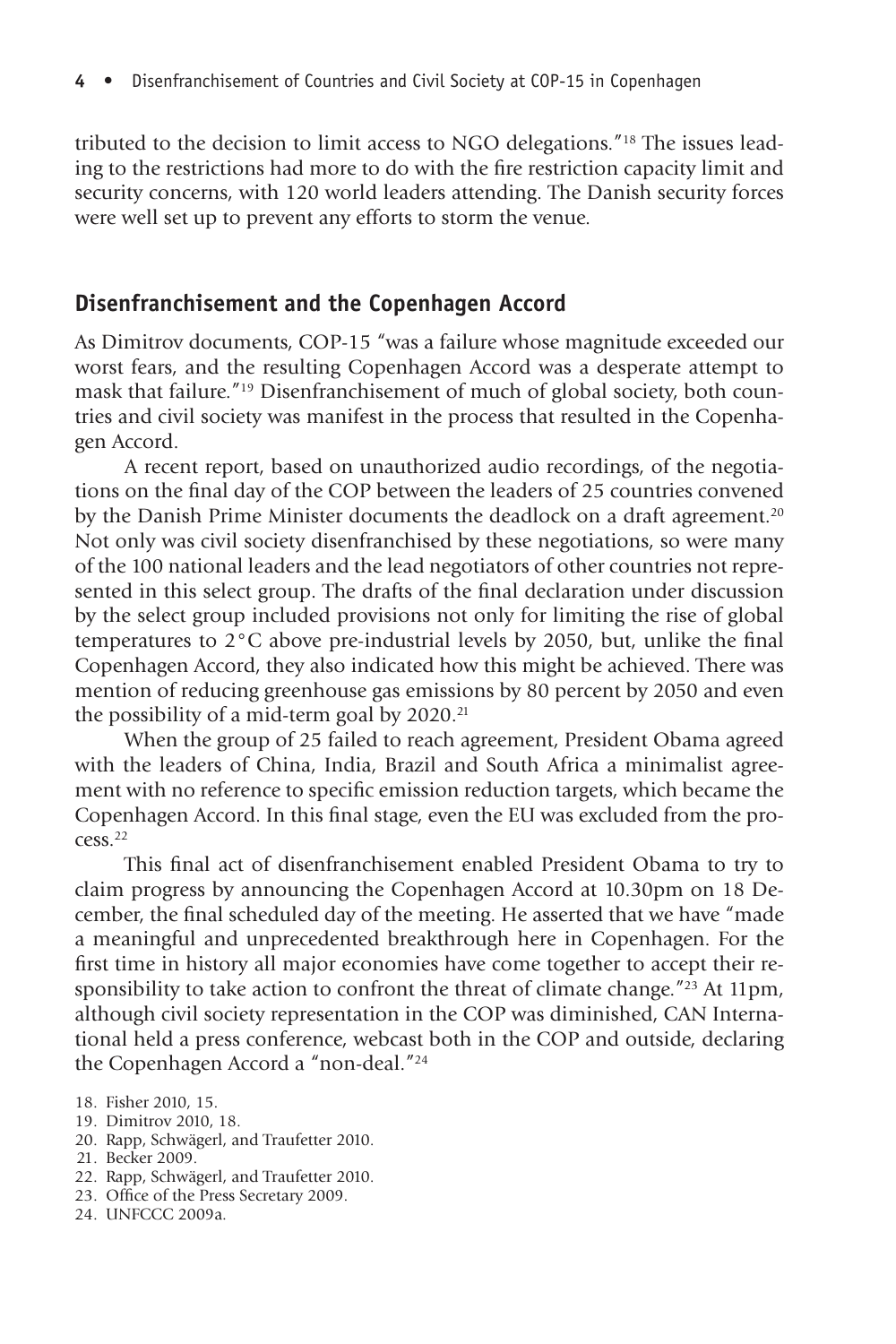Mexico<sup>25</sup> and Australia<sup>26</sup> (both members of the group of 25) held press conferences that were supportive of the Accord. The EU's press conference reflected its concerns about the weakness of the Copenhagen Accord and was less positive, noting "this was not a perfect agreement" and "it will not solve the climate threat<sup>"27</sup>

The Danish Prime Minister presented the Copenhagen Accord, "developed by a representative group of leaders from all groups around the world" to the final plenary of the COP at 3am on 19 December.<sup>28</sup> Disenfranchisement was one of two major concerns then expressed by some countries. Seven countries openly opposed the Accord in the plenary as "undemocratically created, and too weak to save the world."<sup>29</sup> Tuvalu was the first country to object, indicating that announcing a deal by press conference "is disrespectful of the UN processes" and that we were "being offered money to betray our people and our future, however, our future is not for sale." The latter statement generated applause in the plenary, even at 3.15am.30 Venezuela, Cuba, Sudan and Bolivia supported Tuvalu. Bolivia commented that it was "most surprised and offended by the methodology that has been used," that millions of people are threatened by climate change and "we are being told that we have one hour to decide on the rights of those millions of people, we do not believe that this is respectful."31

Nicaragua then proposed an alternative set of decisions for adoption that included a requirement that the developed country parties to the Kyoto Protocol negotiate the details of second commitment period by June 2010. Following this proposal, the meeting was suspended.32 The eventual outcome was that the Copenhagen Accord was not adopted but only noted. This occurred after over five hours of further discussion and following the replacement of the Danish Prime Minister as Chair of the COP.32 The phrase used—"take note"—merely acknowledges the existence of the Copenhagen Accord. Without strong support from environmental and climate justice groups for a fair, ambitious and binding outcome from COP-15, the seven countries may not have been willing to challenge the US, EU, China, India and Brazil, which had all endorsed the Copenhagen Accord.

At COP-15, there was the full emergence of a new and powerful alliance of environmental and climate justice groups with the vulnerable countries most at risk from climate change. This alliance had begun at the Bali COP in 2007 and played a major role at COP-15.33 Disenfranchisement was indeed widespread at

- 25. UNFCCC 2009f.
- 26. UNFCCC 2009e.
- 27. UNFCCC 2009d.
- 28. UNFCCC 2009b.
- 29. Dimitrov 2010, 20.
- 30. UNFCCC 2009d.
- 31. UNFCCC 2009d.
- 32. UNFCCC 2009c.
- 33. Presentation by Cam Walker, Friends of the Earth International, From Global Crisis To Green Future conference, Sydney, 29 May 2010.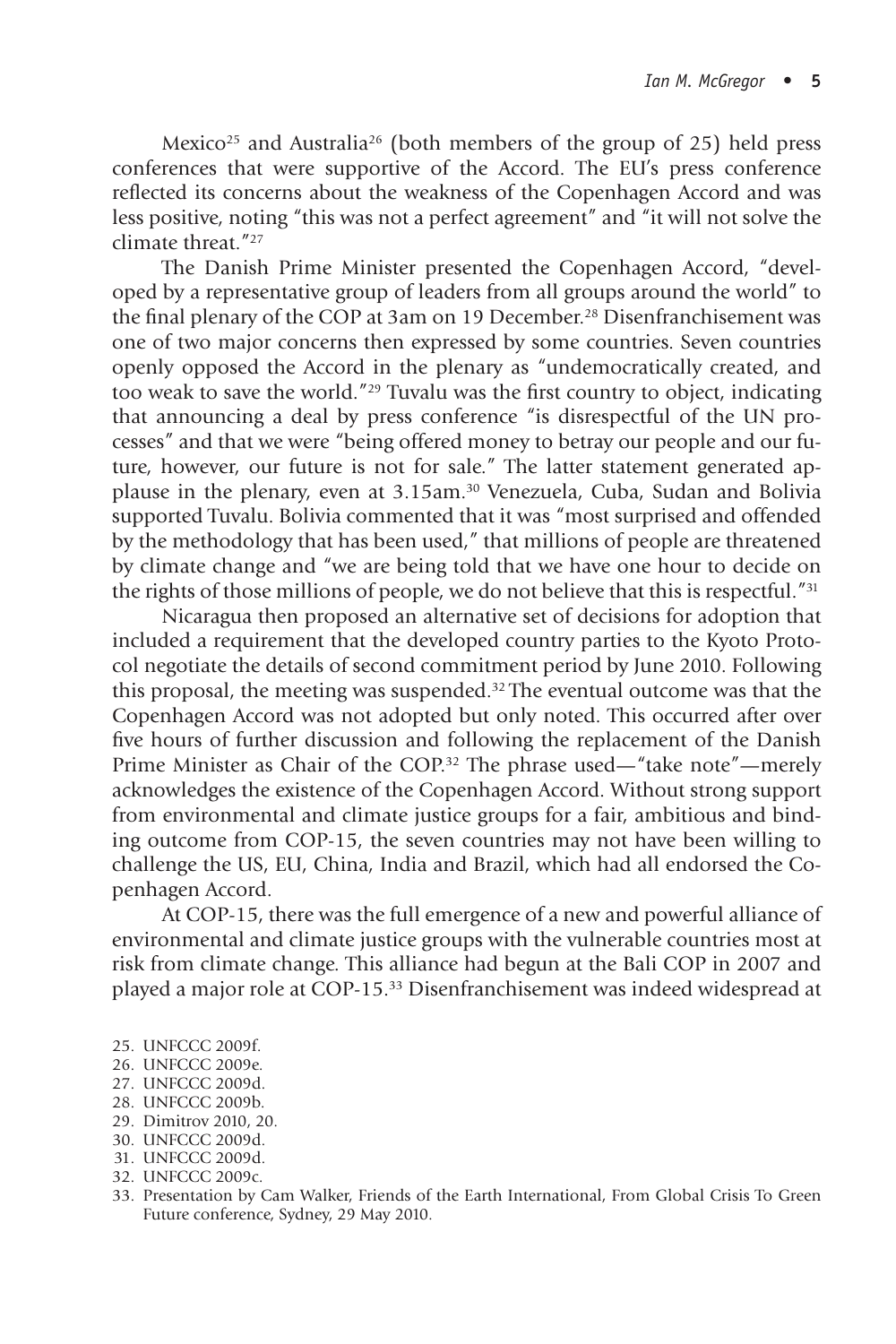$COP-15$ , but it was not confined to civil society that had many actors working cooperatively with state actors and in the latter stages, some who became official government delegates. Many were pushing for a fair, ambitious and binding outcome from the COP. Regrettably, this outcome was not achieved.

### **References**

- 350.org. 2009a. The 350 Movement: A Video Retrospective. Available at http:// action.350.org/p/salsa/web/common/public/content?content\_item\_KEY-6821, accessed 25 May 2010.
- 350.org. 2009b. Countries for 350 ppm/1.5 C. Available at http://www.350.org/media/ 350countries, accessed 10 September 2010.
- Athanasiou, Tom. 2010. After Copenhagen: On being sadder but wiser, China, and justice as the way forward, Available at http://www.ecoequity.org/2010/01/aftercopenhagen/, accessed 24 May 2010.
- Becker, Markus. 2009. Failure in Copenhagen Gunning Full Throttle into the Greenhouse. *SpiegelOnline.* Available at http://www.spiegel.de/international/world/ 0,1518,668111,00.html, accessed 23 May 2010.
- CAN. 2009. Fair, Ambitious & Binding: Essentials for a Successful Climate Deal, Climate Action Network, Available at http://www.climatenetwork.org/publication/ cans-fair-ambitious-binding-essentials-successful-climate-deal, accessed 30 October 2010.
- CAN International and Avaaz.org. 2009. Ray of the Day. Available at http://www .fossiloftheday.com/?page\_id-12, accessed 30 April 2010.
- della Porta, Donatella, and Sidney Tarrow, eds. 2005. *Transnational Protest and Global Ac*tivism. Lanham, MD: Rowman & Littlefield.
- Dimitrov, Radoslav S. 2010. Inside Copenhagen: The State of Climate Governance. *Global Environmental Politics* 10 (2): 18–24.
- Fisher, Dana R. 2010. COP-15 in Copenhagen: How the Merging of Movements Left Civil Society Out in the Cold. *Global Environmental Politics* 10 (2): 11–17.
- Fisher, Dana R., and Jessica Green. 2004. Understanding Disenfranchisement: Civil Society and Developing Countries' Influence and Participation in Global Governance for Sustainable Development. *Global Environmental Politics* 4 (3): 65–84.
- Office of the Press Secretary, The White House. 2009. Remarks by the President during press availability in Copenhagen. Available at http://www.whitehouse.gov/thepress-office/remarks-president-during-press-availability-copenhagen, accessed 25 May 2010.
- Rapp, Tobias, Christian Schwägerl, and Gerald Traufetter. 2010. How China and India Sabotaged the UN Climate Summit. *SpiegelOnline.* Available at http://www.spiegel .de/international/world/0,1518,692861,00.html, accessed 23 May 2010.
- Sikkink, Kathryn. 2005. Patterns of Dynamic Multilevel Governance and the Insider-Outsider Coalition. In *Transnational Protest and Global Activism,* edited by Donatella della Porta and Sidney G. Tarrow, 151-174. Lanham, MD: Rowman & Littlefield.
- Tarrow, Sidney. 2005. The Dualities of Transnational Contention: "Two Activist Solitudes" or A New World Altogether? *Mobilization: An International Quarterly* 10 (1): 53–72.
- UNFCCC. 2009a. CAN International Press Conference, December 18. Available at http://